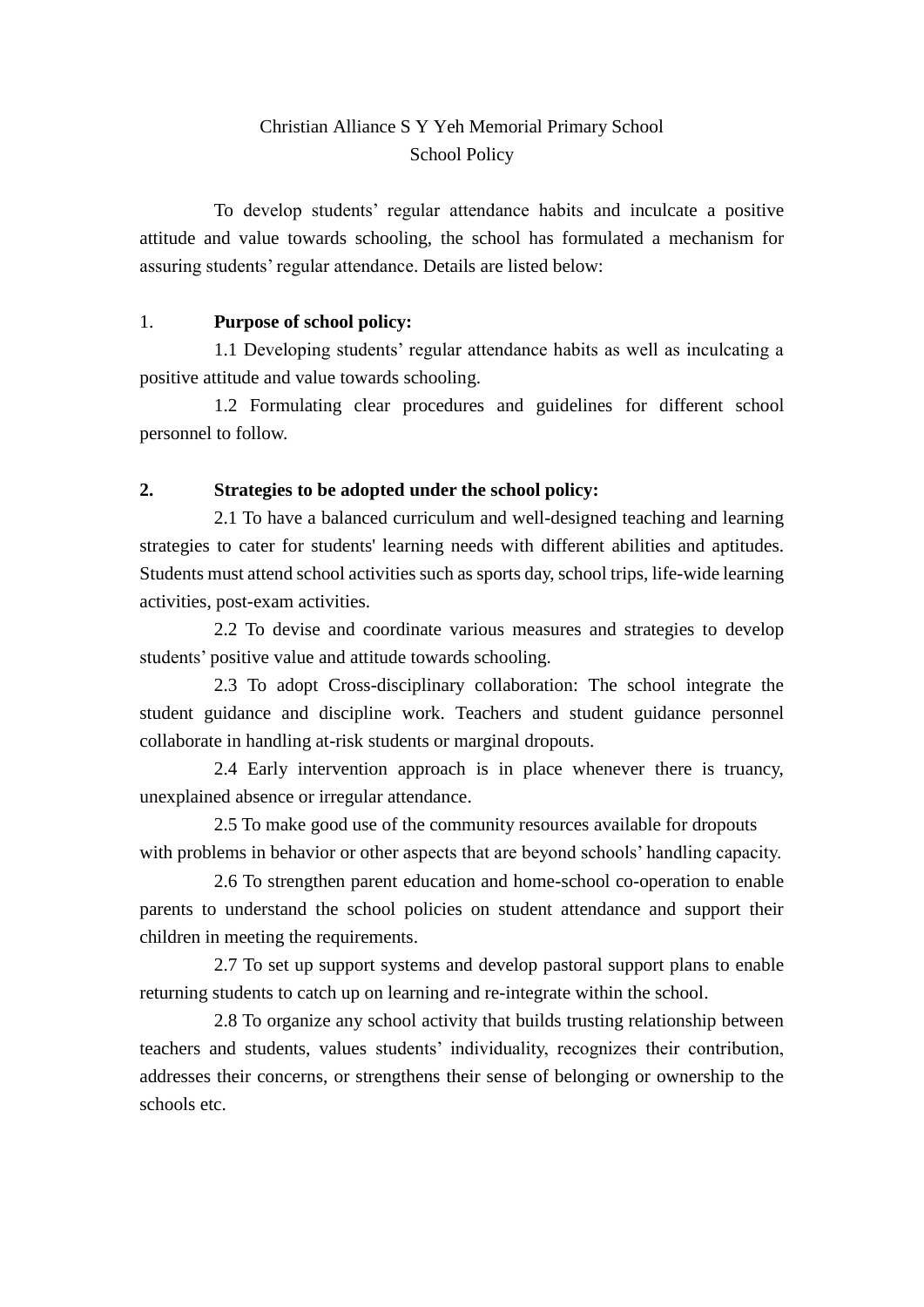# **3. Procedures for Reporting Student Dropouts and Other Student Movements**

3.1 The school have complied strictly with the requirements of reporting students' non-attendance and dropouts to EDB.

3.2 For continuous non-compliance, class teachers will provide intervention service, including counselling to them. It is suggested to be at least once every week.

3.3 The school will issue a warning letter to the parent(s) if the sick leave taken is more than two consecutive days and without the support of an appropriate medical certificate.

3.4 Guidelines on non-attendance, job allocations and rules:

| No. of days of absence | Person in Charge        | Duty and Handling                                           |
|------------------------|-------------------------|-------------------------------------------------------------|
| 1 or 2 days            | Class teacher           | Contact the parent(s) for details.                          |
|                        |                         | The teacher will inform the student, who is with            |
|                        |                         | reasonable grounds to be absent from school                 |
|                        |                         | (such as sickness or family matters), to return the         |
|                        |                         | Leave of Absence, or the parent can notify the              |
|                        |                         | teacher by Student Handbook.                                |
|                        |                         | Follow-up actions will be taken, and counselling            |
|                        |                         | service will be provided if the student is absent           |
|                        |                         | from school without any reasonable grounds.                 |
| 3 to 6 days            | <b>Class Teachers</b>   | Notify the Student Guidance Officer.                        |
|                        | <b>Student Guidance</b> | Notify stationing social worker.<br>0                       |
|                        | Officer                 | The social worker will meet with parent(s) to               |
|                        |                         | understand the situation of the student.                    |
| 7 days or more         | <b>Student Guidance</b> | Report to Education Bureau (EDB) and refer the<br>$\bullet$ |
|                        | Officer                 | case to School Social Worker.                               |
|                        |                         | The school will work in partnership with the                |
|                        |                         | Non-attendance Cases Team of EDB to help the                |
|                        |                         | student resume class.                                       |
|                        |                         | If the non-attendance situation persists without            |
|                        |                         | reasonable<br><b>EDB</b><br>excuse,<br>may<br>issue<br>an   |
|                        |                         | Attendance Order under Section 74 of the                    |
|                        |                         | Education Ordinance (Cap $279$ ) to the parent(s).          |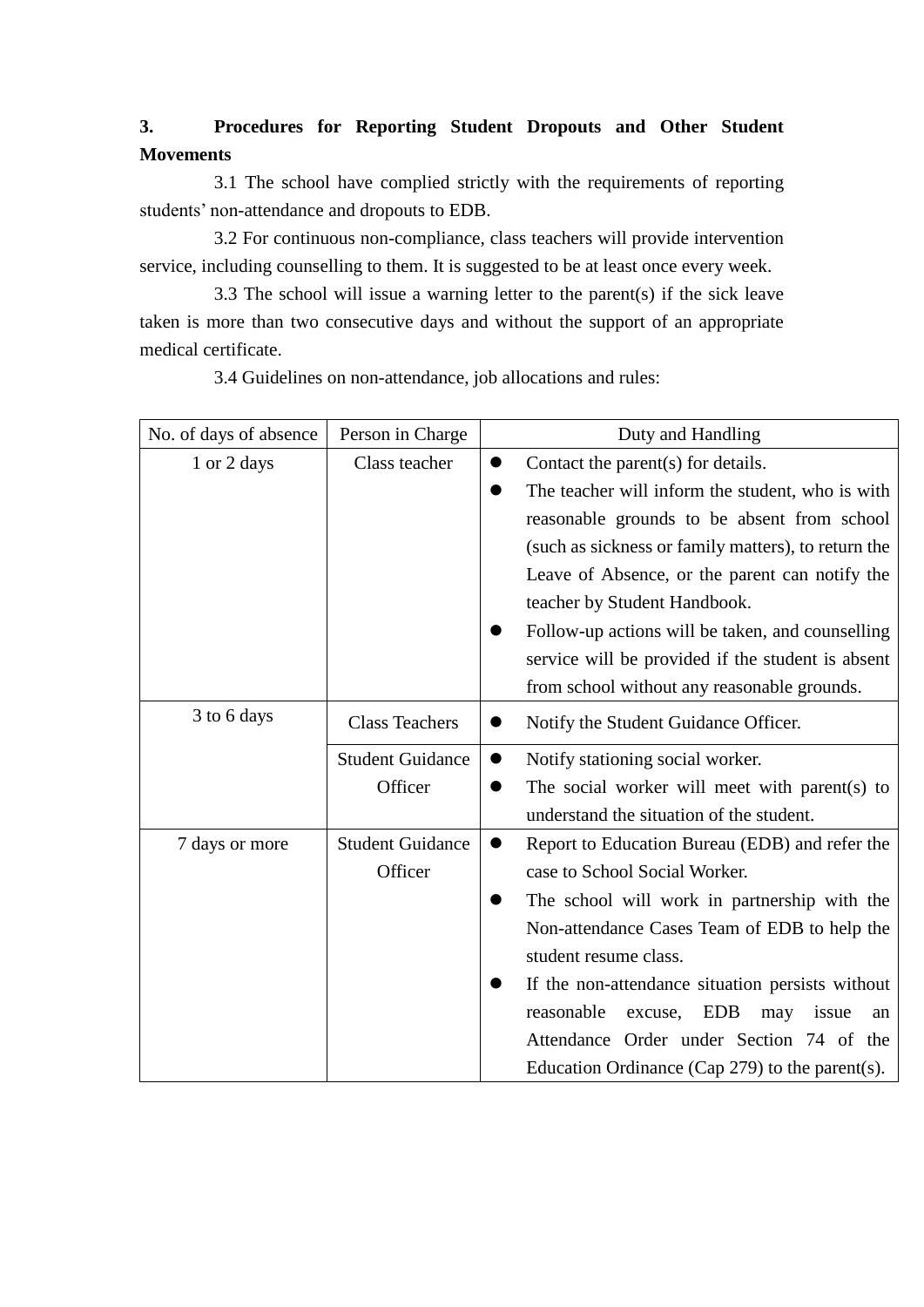| Particulars             | Person in Charge                | Duty and Handling                     |
|-------------------------|---------------------------------|---------------------------------------|
| <b>Class Resumption</b> | <b>Student Guidance Officer</b> | Report to EDB.                        |
|                         | Social Worker                   | Provide counselling<br>service<br>and |
|                         | <b>Subject Teachers</b>         | follow-up the student's learning      |
|                         |                                 | process and mental state.             |
|                         |                                 | The social worker and class teacher   |
|                         |                                 | learn about the case and formulate    |
|                         |                                 | plans for class resumption.           |

3.5 The school will hand out the latest guidelines on non-attendance, job allocations and rules to teachers. Therefore, calling a crisis management meeting on non-attendance is not necessary.

3.6 A male teacher or a male co-worker will accompany the stationing social worker during home visits.

| Acceptable reasons for non-attendance     | Unacceptable reasons for non-attendance          |
|-------------------------------------------|--------------------------------------------------|
| 1. Sick leave                             | 1.<br>Truancy                                    |
| 2. Personal leave                         | 2.<br>Sick leave for days without the support of |
|                                           | an appropriate medical certificate               |
| Funeral                                   | 3.<br>Return to hometown or travel during        |
|                                           | school days                                      |
| Weddings of direct relatives              | Reluctant to go to school<br>4.                  |
| <b>Application for HKID</b>               | 5.<br>Avoid school for incomplete homework or    |
|                                           | lateness                                         |
| Court summons                             | Arrange personal affairs that can be done<br>6.  |
|                                           | during non-school days                           |
| Report to the police station              |                                                  |
| Family emergencies                        |                                                  |
| <b>Public Exams or Professional Exams</b> |                                                  |
| Special events approved by the school     |                                                  |
| such as transfer interviews               |                                                  |

### **4. Handling of Dropout Cases**

4.1 Report the cases to EDB.

4.2 School social worker and student guidance personnel will provide intervention service, including counselling to them during the first two months after their absence has been reported.

4.3 When counselling is not effective in bringing these students back to